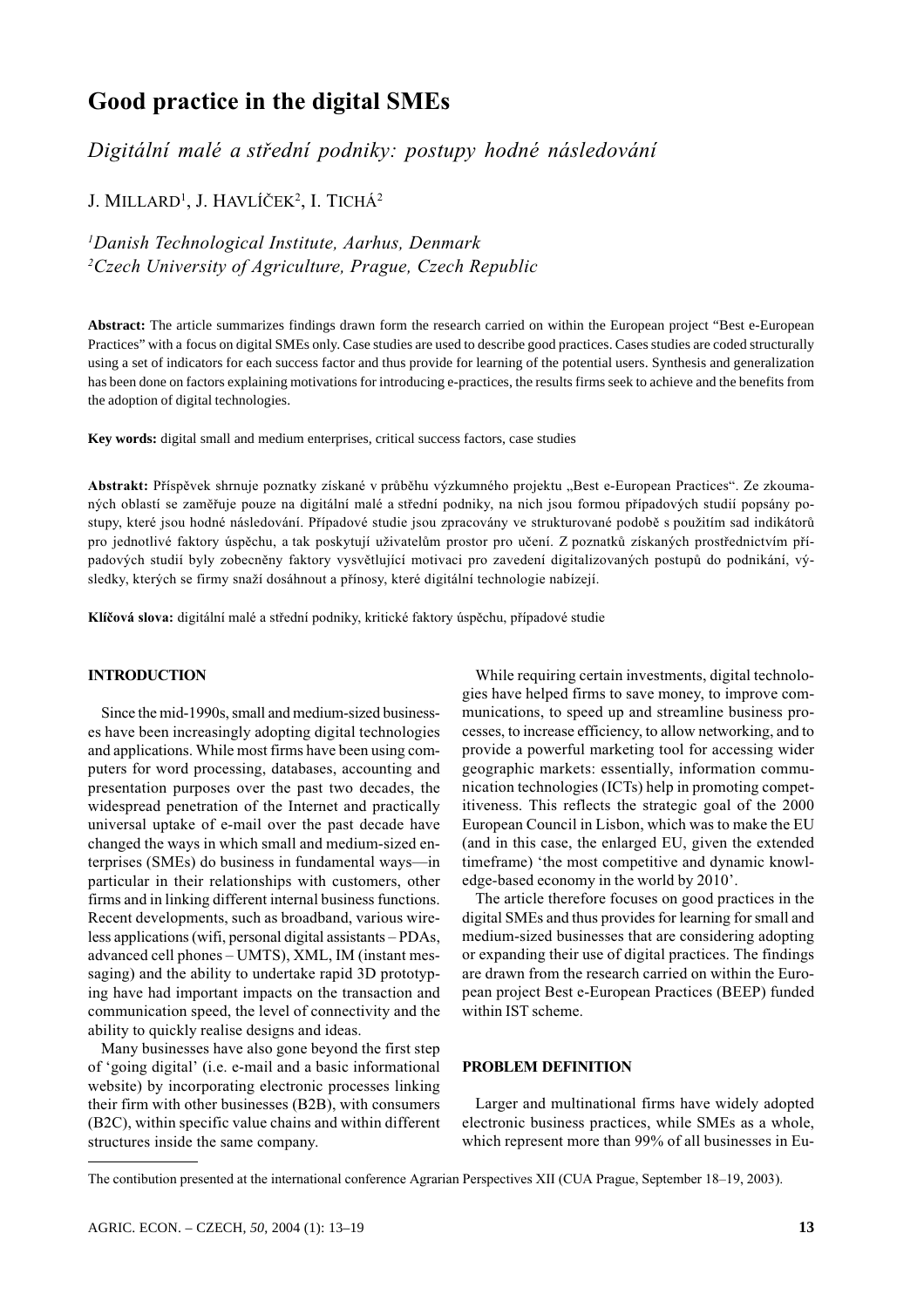rope, have been slow in moving beyond the basic frontend applications, generally involving Internet webpages and e-mail. In a recent e-Business Watch survey of over 9 200 enterprises in the four largest EU economies, it was found that nearly all of the EU4 firms use computers and are connected to the internet (small firms with 0-49 staff:  $84.2\%$ ; medium sized firms with  $50-249$  employees: 96.1%); yet nearly 30% of small firms still used analogue dial-up modems. According to the e-Business Watch statistics, 71.7% of SMEs have a website; 43.5% procure online; 17.6% sell online; 21% of orders are fully automated from the front office to the back office; 15.9% negotiate contracts online; and 5.8% participate in B2B e-marketplaces, while only 10.4% of the surveyed enterprises indicated that e-business constitutes a significant part of their operations. Furthermore, it was found that only a minority of the surveyed SMEs had integrated their on-line orders with their back-end system (8.4% of small firms, 17.9% of medium-sized firms), in contrast with nearly 40% of larger companies with over 250 employees. The survey also noted significant differences between SMEs operating in different branches in the adoption of CRM usage, as well as differences between countries.

Economies of scale require that the smaller enterprises must invest relatively more in human resources in their more limited IT infrastructure compared with larger enterprises. Most of the on-line orders processed by SMEs (73.2% for small firms, 63.7% for medium-sized firms) take place via e-mail, which is then handled by a human operator. Very few SMEs have yet adopted a capacity to engage in sophisticated electronic processing of on-line orders.

In other words, the main message of the survey was that, while SMEs have taken the first step in going digital (Internet, e-mail, websites, selling and procuring online – mainly front-end applications) and they seem to be satisfied with these innovations, they are finding it much more difficult to digitally integrate their business processes as most of the larger firms have done. There are technical reasons for this (including lack of interoperability and absence of good applied standards, among others), but also economic reasons (difficult mobility across supply chains and electronic markets; unequal benefits across vertical organisations based on proprietary standards and rigid technological platforms); and high cost of membership and of interaction. Within this context, the Beep digital SMEs cases show examples of how some small and medium-sized businesses have successfully adopted greater integration of business processes.

Attention is devoted to SME evolution and to the 'external' factors, related to the digital economy, which directly affect SME success and development. This focus will result in addressing:

- Structural changes in SME organisation and management related to the impact of digital economy
- Changes in the competitive scenario that may affect SME evolution.
- Interventions and policy instruments that have contributed to fostering SME adaptation to the digital economy.

## OBJECTIVES AND METHODOLOGY

While it is difficult to define SMEs in a strict sense (especially since the definition according to number of employees and turnover can vary from country to country), we use the definition applied by the European Commission. The definition of a SME adopted by the European Commission addresses two standard criteria: the number of employees and one of two financial criteria, i.e. the turnover threshold or the balance sheet total. The figures of the financial criteria are adjusted regularly, normally every four years, to take account of changing economic circumstances in Europe. In addition, the enterprise must be independent, which means that less than 25% can be owned by another enterprise (or jointly by several enterprises). Within the non-primary private enterprise sector, the following size-classes are identified (Table 1).

Many of the SMEs covered in the Beep analysis are micro-enterprises (10 employees or less) and small firms (less than 50 employees); however, the limited size of staff is not necessarily a problem in doing business, even in global markets. In fact, it is mainly through the adoption of digital technologies that these tiny firms are able to offer their products and services on a regional, national and even international scale. It is particularly in market niches that these enterprises have been able to obtain successful results.

Small size and flat hierarchy favour short decision-making processes and a very quick realisation of new ideas; but small size also limits capacity, and the staff (more often than not they are also the proprietors) frequently work on weekends and evenings to complete projects. Yet also in this latter aspect (i.e. working outside of normal business hours and even from home or another remote location), ICT has shown its value to businesses. In fact, one of the most important results of going digital for small firms is that ICTs have amplified staff capaci-

Table 1. European Commission definition of SMEs currently in force

|                                         | Medium-sized | Small | Micro-enterprises |
|-----------------------------------------|--------------|-------|-------------------|
| Max. number of employees                | < 250        | < 50  | < 10              |
| Max. turnover (million Euro)            | 40           |       |                   |
| Max. balance-sheet total (million Euro) |              |       |                   |

Source: EU, OJ L 107 of 30. 4. 1996, p. 4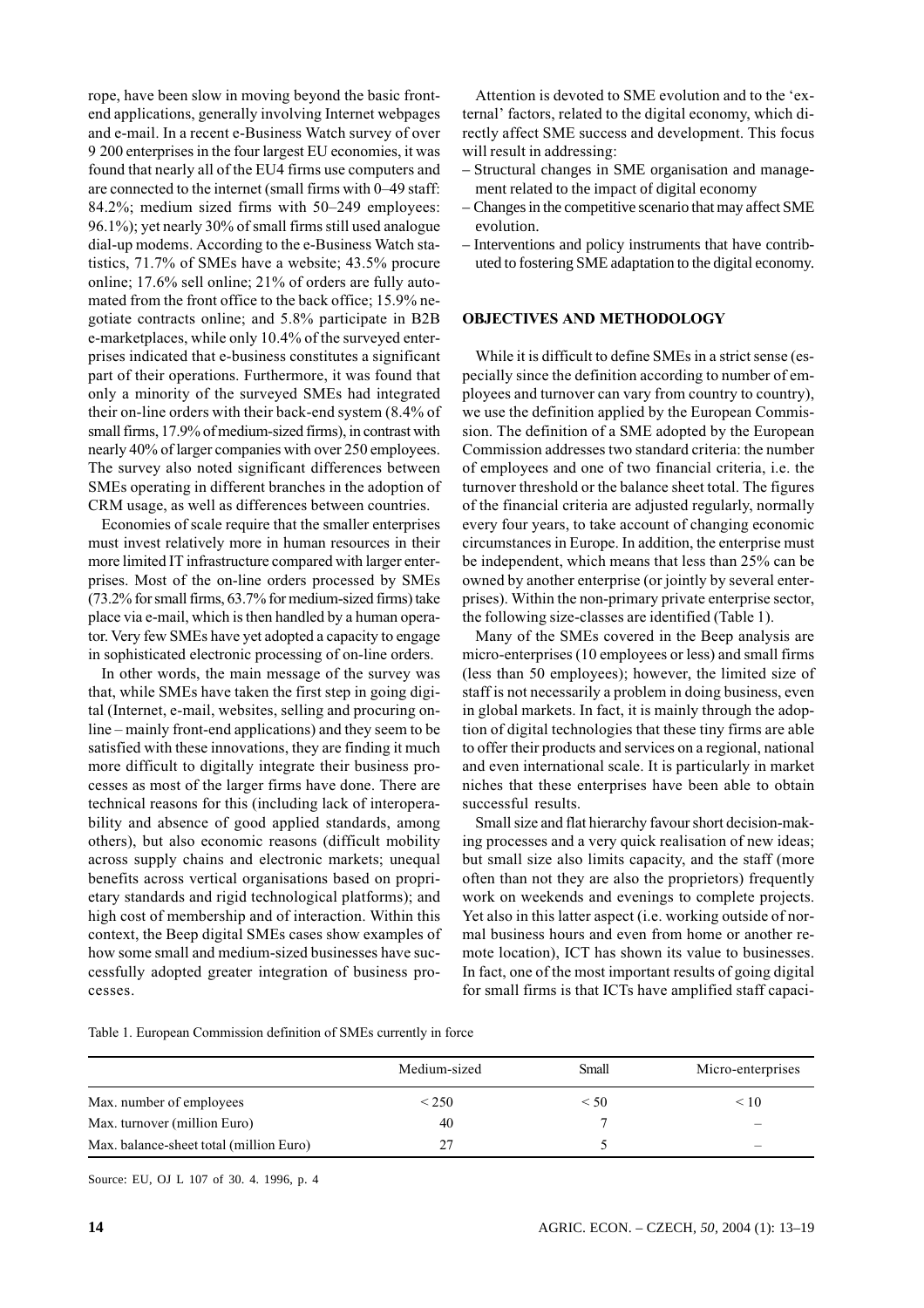ties, particularly in a number of administrative, financial and stock management applications.

### Definition of issues and key factors

The case study approach has been adopted as the most appropriate one to provide for learning of potential users. Cases have been coded for further use in the knowledge base in accordance with the identified success factors. The SMEs studied are mainly European, though there are some cases from East Asia and the United States. Each case study tells the story of a SME and its motivations and actions in adopting and incorporating digital technologies.

Among the main topics covered in the area of SMEs are the following:

Motivations: What led the SMEs to adopt digital technologies and applications

- Methodology: How did the firms go about implementing these technologies and applications: which steps did they take to reach their objectives.
- Resources: Which human, financial and other resources did they use?
- What results and outcomes were ob-Results: tained?
- Lessons: What are the lessons that can be useful for other firms?

In answering the question "What needs are most important to the user?", the user objectives are defined  $-$  a set of relevant objectives for each user type. In this sense, the user objectives are the traditional critical success factors (CSFs) but at a higher level, e.g. resolving human resource problems, cutting costs, learning, etc. Some objectives can be obtained from the eEurope Action Plan since the objectives listed there are relevant user objectives.

#### Critical success factors (CSFs)

A set of CSFs is determined for each objective. CSFs describe what to benchmark, and it is these that are mapped and measured using indicators, resulting in benchmarking scores. The purpose is to select CFSs, which are the most important in the Beep cases in indicating the achievement of a given objective. CSFs are always measured (using indicators) as changes resulting from case implementation, and which the case presents as being brought about by the case. However, it is important to note that no causal relations can or will be inferred.

## **Indicators**

The achievement or otherwise of each CSF is measured using one or more indicators, which can be either quantitative (i.e. based on real data) or qualitative (based upon subjective but rigorous assessments of the level of achievement).

## **Best practice descriptions**

A best practice description explains how the score(s) of the indicator(s) for a given CSF were achieved, i.e. what assumptions and background conditions were in place. which resource and other inputs were used, which activities were implemented, which results and outputs obtained, and what lessons learned and conclusions drawn. The best practice descriptions prepared for each CSF will normally be collated together within a given case in order to avoid repetition and optimise synergy across the case.

## Case characteristics

In addition to domains, objectives, CSFs, indicators and best practice explanations, which are clearly domainspecific, the Beep knowledge base will include generic case characteristics. These describe background but important attributes of a case, which will mainly be used for searching in the Beep databases. Apart from management characteristics (such as name, number and contact details of the case), these include such characteristics as the timing of the case, its geographic setting, the ICT employed, the main actors involved, the number of people directly contributing and benefiting, the EU or other programme or initiative to which the case belongs (if any), and investments in and costs of the case.

## **RESEARCH FINDINGS**

In field analysis, it has been shown that globalisation is a strong driver of the introduction of e-commerce, rather than the reverse. This is why multinational companies are more likely to engage in cross-border e-commerce operations than SMEs, which tend to operate in their domestic markets. As far as SMEs are concerned, the Internet is used as a complementary channel for sales and other transactions (for example within a supply chain) mainly in the local markets that they have traditionally served. Through the Internet, SMEs - mainly operating in mature industry sectors – have an opportunity to get closer to their customers in providing additional services to them. The focus on penetrating global markets is mainly embraced by those small – or even micro – businesses that operate in market niches.

The firms surveyed expressed a number of different motivations for introducing e-practices, among which are the following, though not necessarily listed in order of importance:

- *Increased market access*: the ability to sell to global markets. This has been particularly important for the small niche operators (such as Roundstone, which handmakes Irish bodhrums; the graphics and illustration microfirm, Artbox Studios, which seeks to serve and expand its transatlantic clientele from a non-metropolitan US location; and Global Recycle, an online trader of waste products to be recycled). Several cases indicate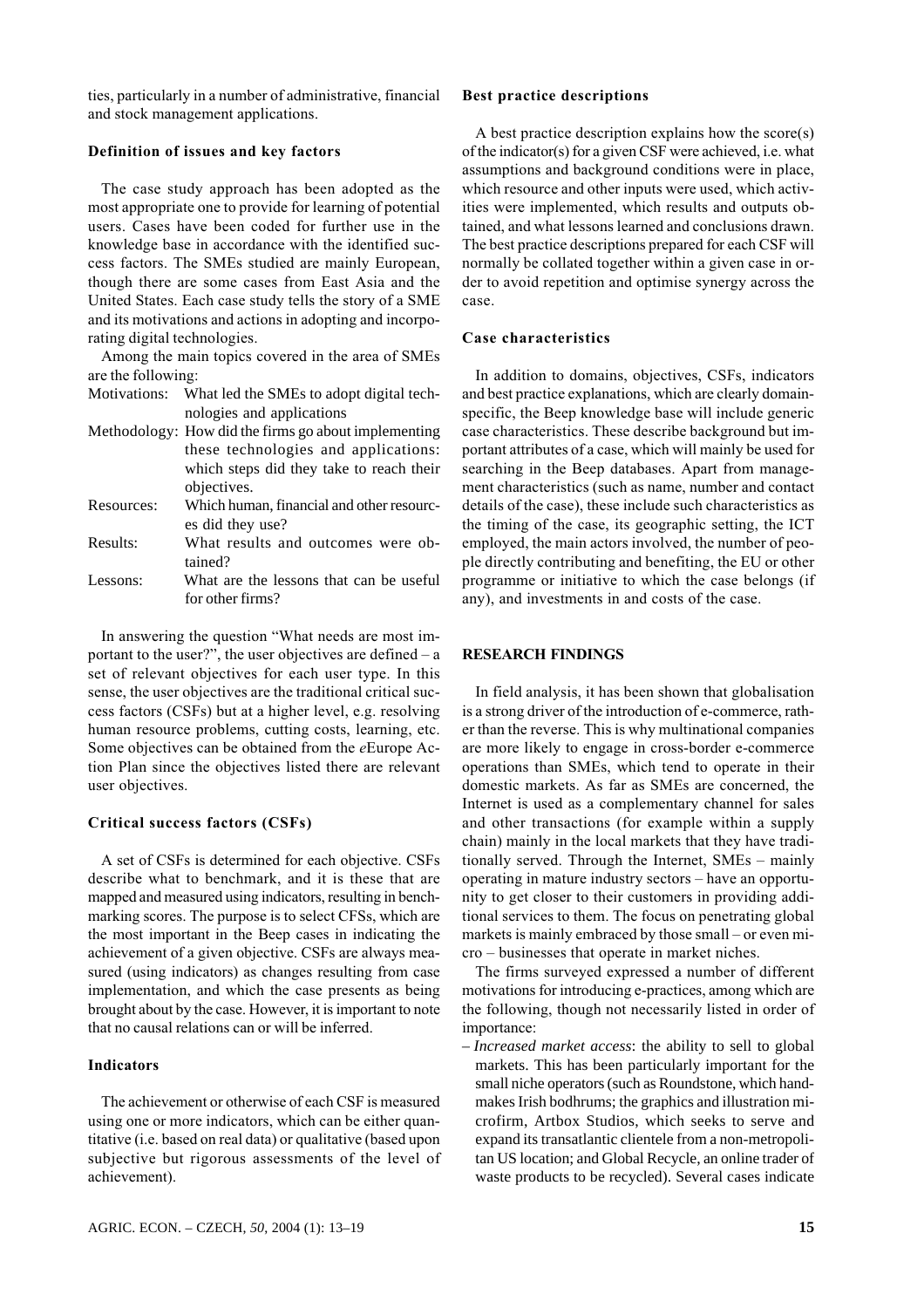that the introduction of e-commerce has resulted in export sales accounting for significant shares of turnover, though in some cases (Zooplus, the on-line pet supply retailer; and Wollywood, a wool retailer) the expansion was mainly in the domestic market.

- *Improved relationship with customers*: 24/7 services and an increased ability to provide up-to-date information, catalogues and pricing on-line. Furthermore, firms were able to post related content on their sites that helped to build customer interest and loyalty. Zooplus, the German pet supply e-retailer, created an on-line community focusing on the interests of pet lovers and animal fans in general, while at the same time providing quick and responsive service.
- *Streamlined transactions*: e-commerce can simplify the ordering process and reduce transaction costs, and the time required to process orders and ship out products can be significantly decreased. In cases where the ordering process is integrated with stock holding, control over inventory is much improved, while at the same time customers can only order products that are actually in stock, as seen in the case of Dubarry, the Irish shoe manufacturer, which sells its specialised boating and outdoor footwear on-line. The integration of transactions is also seen in the case of Bennewitz, the East German optical e-retailer and micro-firm, which have internally developed an e-commerce order integration software that has been so successful that it is now being marketed to other small businesses as a sideline.
- *Innovative marketplaces*: several of the cases provide examples of SMEs establishing B2B marketplaces, for instance Pefa, the online fish auction, and Global Recycle, thus employing mechanisms that were previously not cost effective in linking potential suppliers and customers.
- *Clusters*: an extension of the above occurs in a few of the cases where complementary suppliers form consortia to address customers' needs that individually they could not handle, as seen with the group of Finnish auto parts manufacturers involved in Autolinkki and with Koncraft Manufacturen, in which individual microfirms (joineries) work together electronically to better meet the demands of the market;
- *Mass customisation* this was a feature in the one case (Bivolino, a firm that custom designs men's shirts using digital technologies) in which a mass-produced product can be customised to the needs of individual customers.
- Within the digital SME domain, there are four important results that firms seek to achieve through the implementation of digital technologies and applications:
- *Networking*: The objective is to improve networking: ICTs are used to help firms work with each other and with suppliers and distributors to integrate supply chains as well as consumer networks. Intranets and extranets have been particularly useful in achieving this objective. The good practice analysis focuses on how digital

technologies and infrastructures facilitate access to information and knowledge through networks (the key factors are associated with ICT networks, supply chains, customer networks and collaborative networks). The highlighted key factor in the analysis is 'to improve networking'.

- *Innovation*: The objective is to improve innovation within an organisation. ICTs allow firms to innovate their products and services and integrate their business processes to operate more efficiently and be more responsive to customer needs as well as internal demands. The good practice analysis covers innovation of current products and services with the input of digital technologies or by introducing new and/or integrating upgraded business processes. The key factor highlighted in the analysis is 'to improve innovation within an organisation', whereas the analysis also draws on some of the key factors covered within the objective mentioned below: 'to improve the effectiveness of human and knowledge resources'.
- *Resources*: The objective is to improve the effectiveness of human and knowledge resources. ICT can help firms to improve their access to knowledge resources as well as to use these resources effectively to improve the capacities of human resources, for example in undertaking financial transactions, engaging in business management and formulating and implementing business strategies. The analysis will show good practices of innovation of current products and services with the input of digital technologies or by introducing new or improving existing business processes. The key factors covered in the analysis all pertain to the objective 'to improve innovation within an organisation' and also draw upon some of the key factors in the objective 'to improve the effectiveness of human and knowledge resources'. The key factors covered include 'use of knowledge resources', 'matching of human resources to business needs', 'use of financial transaction tools', 'business management' and 'business strategies'.
- *Marketing*: The objective is to improve the effectiveness of B2B and B2C tools in marketing to customers/ clients. ICT broadens firms' marketing reach and e-commerce applications allow them to sell their products and services online. The analysis will describe the adoption of e-commerce practices both in B2C and B2B transactions. The key factors all contribute to the objective 'to improve the effectiveness of B2B and B2C tools'. The analysis covers the key factor 'improving marketing', whereas the key factor 'use of e-transaction tools' is also described within the overall discussion.

Many cases reported significant benefits from the adoption of digital technologies: some of these benefits were not initially identified as main motivating factors, but grew increasingly important as the new uses of ICTs became an integral part of business operations. Some of these results are the following:

*– Improved relationships throughout the supply chain* – the use of extranets, for example, gives suppliers and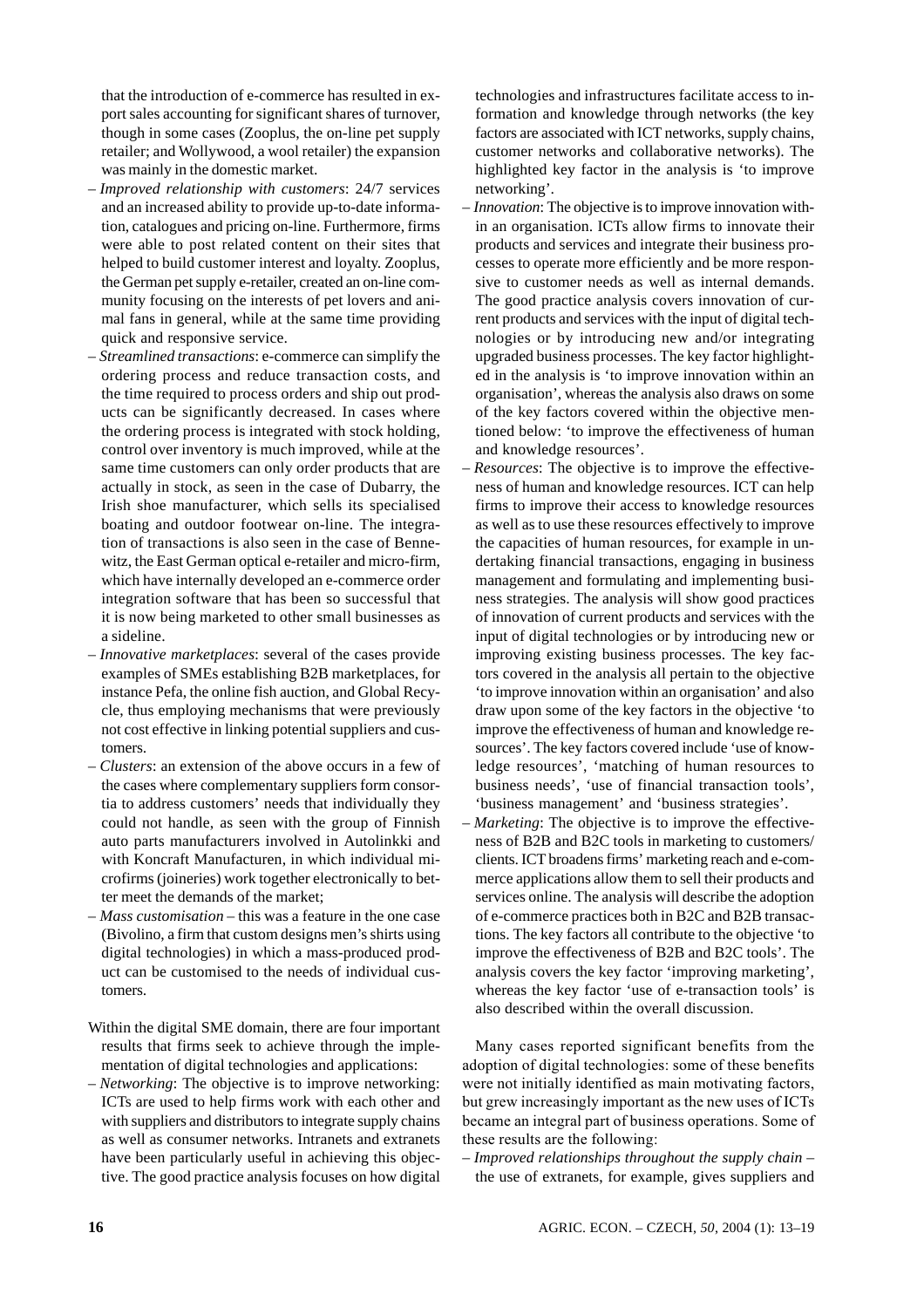customers visibility along the supply chain and permits making more informed sourcing decisions. Chasestead, for example, a Prototype Engineering Company which produces low volume sheet metal parts and their assembly, and specialises in subframes and other automotive understructure components, is now using project-based extranets, job bar-coding and databaselinked telephone systems to revolutionise the way it works with its suppliers and customers.

- *Employee satisfaction* many cases show how time is saved on routine administration such as dealing with status queries and following up orders. This time saving allows them to concentrate on more interesting and productive (value-added) activities. In particular the microfirms, such as Bennewitz and Wollywood, surveyed showed this characteristic.
- *Better market understanding* several cases discovered real value in being able to conduct research on line, including competitor research. This gives astute companies an advance awareness of emerging trends. The Irish shoe manufacturer Dubarry conducted a detailed web-based competitor analysis as well as research on other companies' websites (not only those of competitors) prior to setting up its upgraded website. Also, especially in B2B marketplaces, online research identifies new (and often cheaper) suppliers.
- *Faster product development* quicker turn-around on specifications and designs; also rapid prototyping using 3D CAD and broadband (as seen in the example of Materialise, which provides rapid prototypes to order).

The critical elements to be considered in making sense of SMEs going digital are:

- knowledge mobility within business networks
- organisational innovation according different integration models.

Among others, the very important lessons we have drawn from the BEEP exercise, as well as from other research and surveys, concern the three following key success factors:

- the intimate knowledge of own business and the ability to translate this knowledge into an effective website and related services that continue to be requested by customers, or partners
- the use of ICT creates a positive loop of increased ICT use, so that the increasing awareness of the benefits of ICT within networks can occur through the joint implementation of key content, the promotion of business growth, and economic regeneration
- the Internet has provided companies with an unlimited number of access channels and communication possibilities with intelligent systems, which in turn has led to the emergence of new forms of intra-company organisation as well as inter-company co-operation and competition. Flexibility in the usage of both traditional and modern practices and communication channels is also needed in many cases, to ensure business inclusion or prevent the exclusion from digital networks.

#### CONCLUSIONS AND RECOMMENDATIONS

The development of the knowledge economy is driven by factors of production, including innovation, design, branding and know-how, which represent competitive advantages in an increasingly global economy. Increasing the competitiveness of enterprises is crucial in stimulating growth and employment in the European economy. Within the domain covering Digital SMEs, the Beep analysis focused on the change introduced into firms and their business processes through the adoption of digital technologies. Such change may lead to increased competitiveness, but generally it needs to be coupled with innovation in products, services or processes in order to significantly affect the way of doing business. In the digital economy change tends to be linked to the management of knowledge; whereas competitiveness is measured in terms of the control over and exchange of knowledge.

The access to and use of ICT can make a significant difference in the production of knowledge, which is incorporated into goods, services, organisational practices, resources, and capabilities. The most striking feature of digital technologies is their power to translate information into algorithms and to operate on devices operating universal languages, which make possible low cost and high-speed exchanges and trading of codified knowledge all over the globe. The effectiveness and efficiency of ICT applications are therefore closely correlated to a company's objectives, resources and strategy, its business model, and its particular branch or sector: in other words, to the processes of knowledge accumulation in the enterprise.

The Beep knowledge base has contributed significantly to the understanding of how very differently SMEs across Europe have incorporated ICTs in order to make their businesses more effective. The digital SME case studies provide valuable lessons for other firms that are considering the adoption or expansion of their use of digital technologies. The cases covered by the Beep represent a cross-section of examples that were deemed successful by the team members. Some of them were also pre-selected by the relevant organisations in their respective countries - thus providing a filtering effect.

The following good practices were identified. They are common to most of the domain objectives.

- Need for good planning: many cases underestimated the overall costs of implementation. It was not necessarily the visible hardware and software costs, but the costs of consultants and internal costs in implementing and training. Things always take longer than planned. Doing thorough research and developing a detailed implementation plan featured in several 'lessons learned'.
- Outsourcing: many cases benefited from outsourcing the website development and other ICT activities to external specialists (in particular, the SMEs that received support from the Enterprise Ireland, including Roundstone and Dubarry). On the other hand, some of the SMEs had to set up effective websites on their own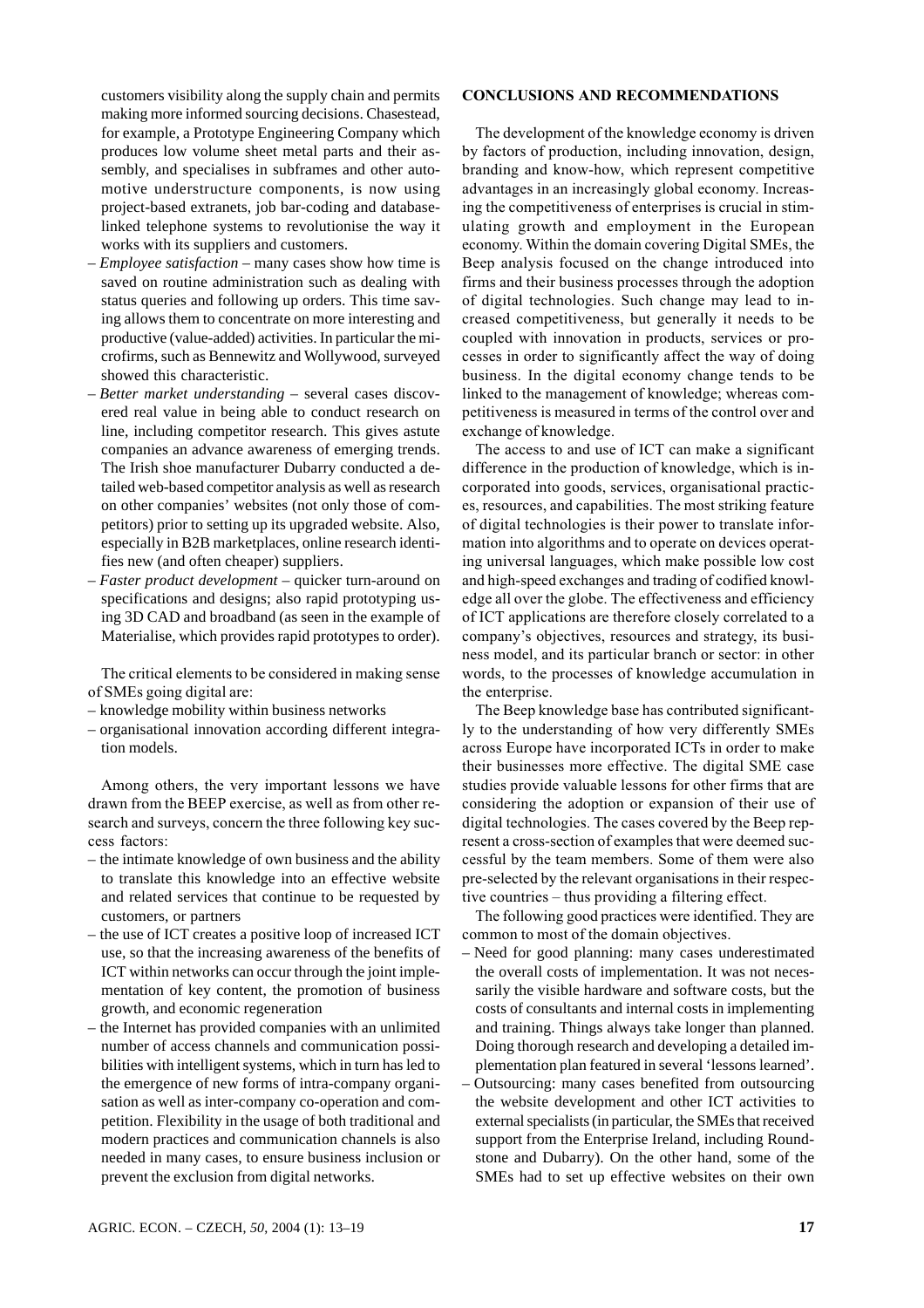simply because outside specialists could not adequately incorporate the specificities of the particular niche (as seen in the Bennewitz, Wollywood and Artbox Studios cases).

- Adding customer interest and interactivity the most appreciated websites – and those that attracted repeated visits and customers – generated pages directly from databases, and allowed customer interaction. Putting related content on applications, techniques, market developments and not just on products enhanced the customer experience, especially in specialist markets where some customers need basic information to help them. For example, a ski equipment supplier (Barrabes) provided additional free services on weather, ski conditions etc. A couple of cases ran regular 'webinars' and several so-called portals added discussion facilities.
- Customer relationship management: a few cases (not many) had more fully exploited CRM and content management software to personalise offers, for example the zooplus case.
- Internet is just one channel for interaction with customers – often the website contributed to an increased number of telephone calls to the firm. Anticipating this and having a good call centre helped the overall success. The Internet is viewed as a complementary sales channel. One case exploited new channels such as SMS on mobile phones.
- Intranet: several cases cited the benefits of bringing into one place all product and customer information and commonly required documents such as sample agreements. This helped to improve internal communications and aid decision making (e.g. through giving better visibility of the customer history). This was particularly useful for Koncraft Manufacturen, the German "virtual joinery."
- Extranet: giving customers access to their own information and other privileged information enhances their experience (for example, Sailcoach and Materialise). This practice was not widespread.
- Development of partnerships: e-commerce exposes SMEs to new areas in which they do not have the necessary infrastructure or skills. Common partnerships are with e-commerce software suppliers/consultants. Also, with increasing cross-border sales, several SMEs developed partnerships with courier companies like TNT. Another area of partnership is with complementary suppliers so that online customers can have a "seamless experience" or access a 'one-stop-shop'.

An important conclusion of this study is that ICTs can increase the capacities and turnover of small firms in spite of structural limitations that are linked to small size, location in a small town or rural area, lack of resources or prospects for physical or geographical expansion, etc. As seen in many of the cases, one of the biggest benefits of putting an e-commerce site on the Internet is that it has opened much broader markets to small firms that once only served their limited local market (for example, Bennewitz, Wollywood). For other firms, establishing an internet-based intranet and extranet has provided a means to increase their capacity within a network as seen with Koncraft, in which five SMEs function as a virtual joinery. Given the nature of Koncraft products, the aim has not particularly been to expand the geographic market, rather to achieve increased efficiencies among the firms.

The analysis showed in particular that successful incorporation of digital technologies and practices is not necessarily dependent on the firm's size or the amount of money spent. Among the selected cases, some of the micro-enterprises have had tremendous success in penetrating global markets essentially because of the incorporation of digital technologies in their business processes and the establishment of very effective websites from a marketing and e-commerce perspective. The digitisation of business processes has also helped SMEs to save money, to speed up various functions and to improve efficiency and coordination within the firm. Other firms have achieved positive synergies within enterprise networks that have led to improvements in efficiency of supply chains, knowledge exchange and stimulating cooperation between different types of partners.

Probably one of the most important lessons from the Beep cases is that being small does not mean being unable to penetrate national and international markets. In fact, by setting up effective and sector-tailored e-business websites, even micro-enterprises have expanded their business to far-flung markets. Some of them have even become leaders in their particular niches, whether in national or international markets. A number of the micro-enterprises studied have succeeded in ways they had not foreseen.

By virtue of their limited size, SMEs and particularly micro-enterprises have more limited resources that they can spend on setting up ICT solutions. Yet, in a number of the cases, although investments in equipment (PCs, modems, printers, etc.) and software were necessary, large expenses were not necessarily required, especially if the website and some of the relevant applications were developed internally.

Another important finding was that if small enterprises pool their resources, they are able to achieve far greater results than if they had continued to work independently. Collaborative load sharing within a network of enterprises becomes a critical multiplier of capacity and an excellent way to increase sales.

The cases also show how some small firms are beginning to think not only of their national market but also of Europe as their reference market (or at least some segments of Europe, for example Germanophone, Anglophone or Francophone parts of Europe) and some cases have even undergone a complete globalisation of their market reach to include North America, East Asia and Latin America.

Internally, ICTs have integrated front office with back office practices, increasing efficiency and freeing up resources for other tasks. Such developments had already taken place to a large extent in larger firms, but in smaller